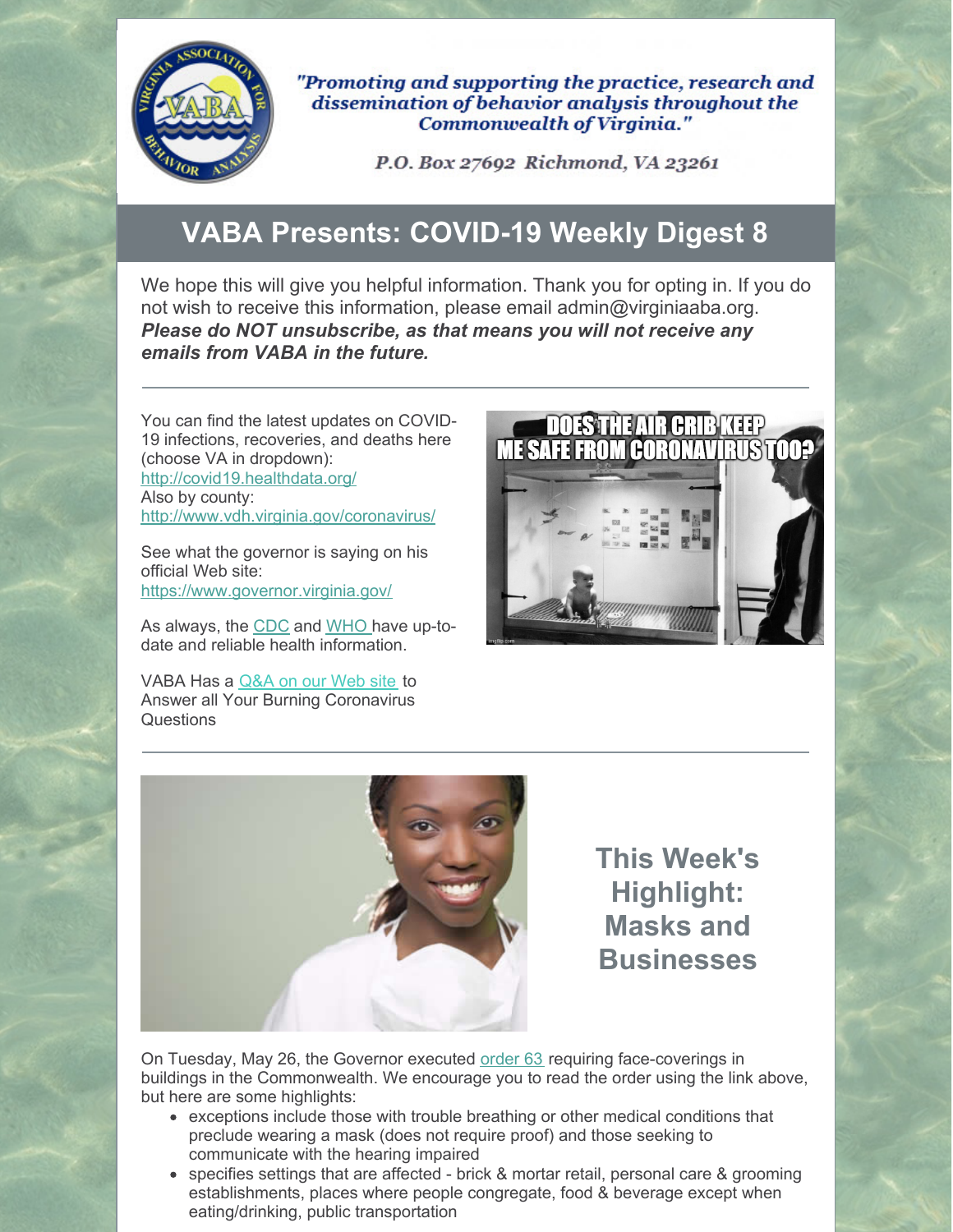- this does NOT replace the recommendation to stay 6' away from others
- applies to persons aged 10 and older

The Governor also extended the state of emergency to extend until it is rescinded (originally was set to end on June 10).

Here are some more presentations from the Virginia Department of Health with lots of great data: **Situation Report** Estimation of Impact in VA

VDH has launched a COVID-19 symptom check powered by BuoyHealth. There will be a live Webinar demonstrating the tool on Thursday, May 28 from 5 to 6 p.m. Click here to register

Virginia launched a new Web site: https://frontlinewellnessva.org/ that focuses on resources and information in support of Virginia's frontline healthcare workers during COVID-19. Do you have a story to tell? They are collecting stories from healthcare workers.



## **Are You Hiring?**

Get your job noticed!

During COVID-19 restrictions, VABA is not charging for job postings. Click here to post yours!

## **Medicaid Providers! Are you on the call?**

**Make sure to attend the weekly provider calls.**

**If you have any issues with any part of your services to Medicaid, please email VABA at admin@virginiaaba.org. We will compile them and get you answers quickly. DMAS prefers that questions be funneled through the provider associations (such as VABA).**

DMAS is continually updating this Web page: https://www.dmas.virginia.gov/#/emergencywaiver with information.

> Save-the-Dates COVID-19 Response DMAS Behavioral Health Provider & Stakeholder Call When: Wednesday, June 3, 2020 Time: 11 a.m. WebEx Link Call In: 1-866-692-4530 Access code: 619 279 252

> COVID-19 Response DMAS Behavioral Health Provider & Stakeholder Call When: Wednesday, June 17, 2020 Time: 11 a.m.

## WebEx Link

Call In: 1-866-692-4530 Access code: 618 574 465